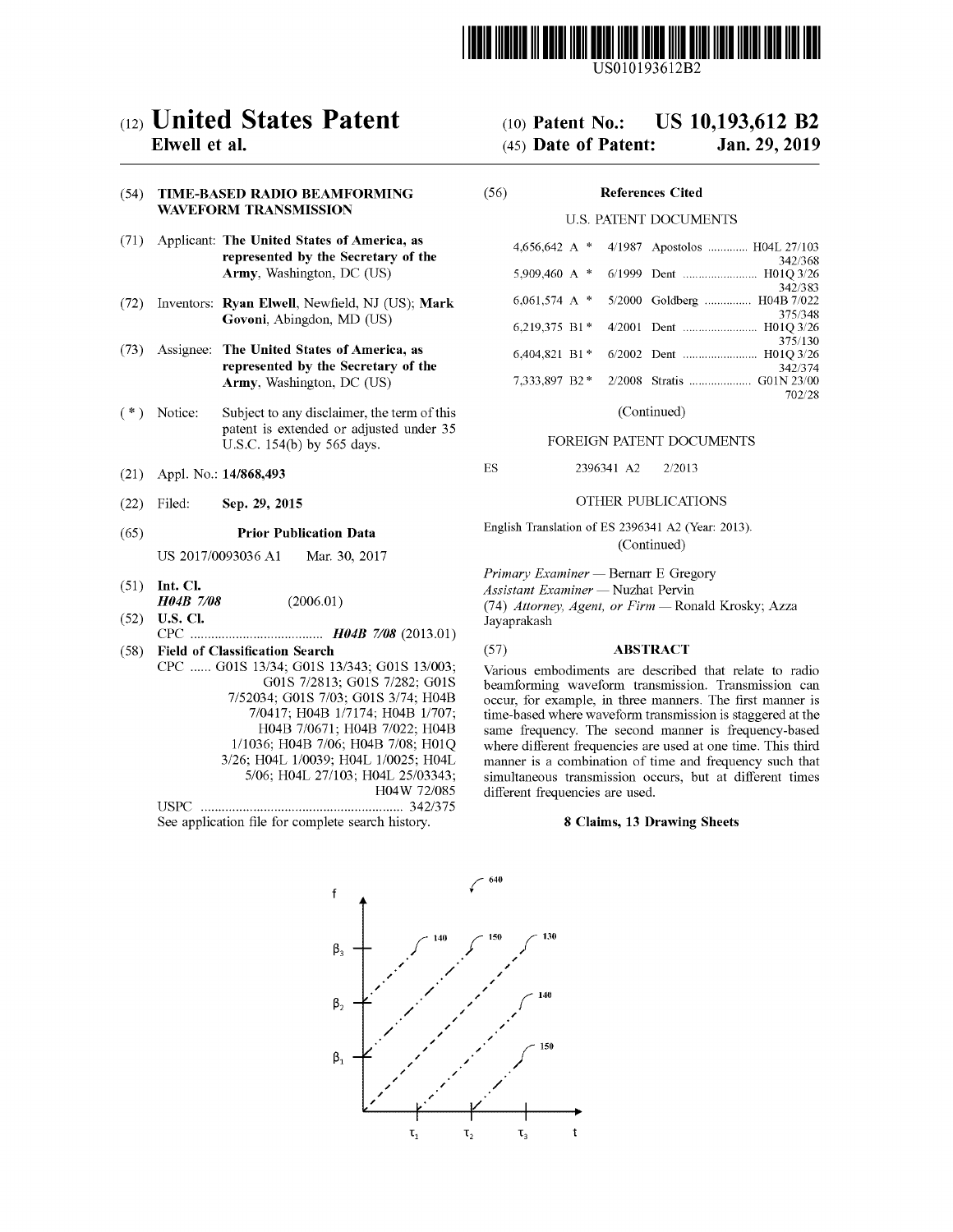### (56) References Cited

### U.S. PATENT DOCUMENTS

| 342/367<br>Shattil  H04B 1/707<br>7,593,449 B2 *<br>9/2009<br>375/130<br>Chimitt<br>7,684,529 B2 *<br>H04B 1/1036<br>3/2010<br>375/350<br>Richardson<br>7,737,892 B2 *<br>6/2010<br>G01S 7/2813<br>342/375 |        |
|------------------------------------------------------------------------------------------------------------------------------------------------------------------------------------------------------------|--------|
|                                                                                                                                                                                                            |        |
|                                                                                                                                                                                                            |        |
|                                                                                                                                                                                                            |        |
|                                                                                                                                                                                                            |        |
|                                                                                                                                                                                                            |        |
|                                                                                                                                                                                                            |        |
|                                                                                                                                                                                                            |        |
| 7,830,781<br>11/2010<br>$B2*$                                                                                                                                                                              |        |
| 370/208<br>Shattil  H04B 1/7174<br>6/2011                                                                                                                                                                  |        |
| 7,965,761 B2 *<br>375/147                                                                                                                                                                                  |        |
| Zheng  H04B 7/06<br>7.979.024 B2 *<br>7/2011                                                                                                                                                               |        |
|                                                                                                                                                                                                            | 455/25 |
| Ramanathan  H04W 72/085<br>8.179.843 B2 *<br>5/2012                                                                                                                                                        |        |
| 370/329                                                                                                                                                                                                    |        |
| 8,233,555 B2 *<br>Naguib  H04B 7/0417<br>7/2012                                                                                                                                                            |        |
| 375/267                                                                                                                                                                                                    |        |
| 4/2013 Sakai  G01S 7/282<br>8,427,372 B2 *                                                                                                                                                                 |        |
| 342/375                                                                                                                                                                                                    |        |
| Luo  H04L 1/0025<br>8,913,672 B2*<br>12/2014                                                                                                                                                               |        |
| 375/260                                                                                                                                                                                                    |        |
| 8,942,742 B2*<br>Wetmore  H04B 7/0671<br>1/2015                                                                                                                                                            |        |
| 348/194                                                                                                                                                                                                    |        |
| 9.014.732 B2*<br>4/2015 Wetmore  H04B 7/0671                                                                                                                                                               |        |
| 348/194                                                                                                                                                                                                    |        |
| 10/2015<br>Oikawa  G01S 7/52034<br>9,165,552<br>$B2*$                                                                                                                                                      |        |
| 9,363,784<br>$B1*$<br>6/2016<br>Friday  H04W 64/003                                                                                                                                                        |        |
| 9,407,338<br>Alexopoulos  H01Q 1/36<br>$B2*$<br>8/2016                                                                                                                                                     |        |
| 9,442,188<br>$B2*$<br>Rector  G01S 13/003<br>9/2016                                                                                                                                                        |        |
| $B2*$<br>9,541,638<br>1/2017                                                                                                                                                                               |        |
| $B2*$<br>8/2017<br>Luo  H04L 1/0025<br>9,735,920                                                                                                                                                           |        |

| $2001/0043333$ A1 <sup>*</sup> | 11/2001 | Groot  G01B 11/2441<br>356/511 |
|--------------------------------|---------|--------------------------------|
| 2006/0152403 A1                | 7/2006  | Wicks et al.                   |
| 2006/0220956 A1*               | 10/2006 | Richardson  G01S 7/2813        |
|                                |         | 342/375                        |
| 2006/0244653 A1                | 11/2006 | Szajnowski                     |
| 2006/0269023 A1*               | 11/2006 | Chimitt  H04B 1/1036           |
|                                |         | 375/350                        |
| 2007/0008213 A1                | 1/2007  | Adams et al.                   |
| 2008/0131133 A1                | 6/2008  | Blunt et al.                   |
| 2010/0046421 A1*               | 2/2010  | Adams  H04B 7/0617             |
|                                |         | 370/316                        |
| 2011/0064160 A1*               | 3/2011  | Haustein  H04L 25/03343        |
| 2011/0084880 A1*               | 4/2011  | 375/267<br>Sakai  G01S 7/282   |
|                                |         | 342/375                        |
| 2012/0122500 A1*               | 5/2012  | Wetmore  H04B 7/0671           |
|                                |         | 455/500                        |
| 2012/0146844 A1*               | 6/2012  |                                |
|                                |         | G01S 13/34                     |
|                                |         | 342/189                        |
| 2012/0154203 A1*               |         |                                |
|                                |         | 342/149                        |
| 2012/0218139 A1*               | 8/2012  | Suzuki  G01S 3/74              |
|                                |         | 342/189                        |
| 2016/0211898 A1*               | 7/2016  | Cai  H04B 7/0617               |
|                                |         |                                |

### OTHER PUBLICATIONS

Dictionary definition for frequency band, Hargrave's Communications Dictionary, Wiley. Hoboken, NJ: Wiley. Retrieved from https:// search . credoreference . com / content / entry / hargravecomms / frequency \_band/0 (Year: 2001).

\* cited by examiner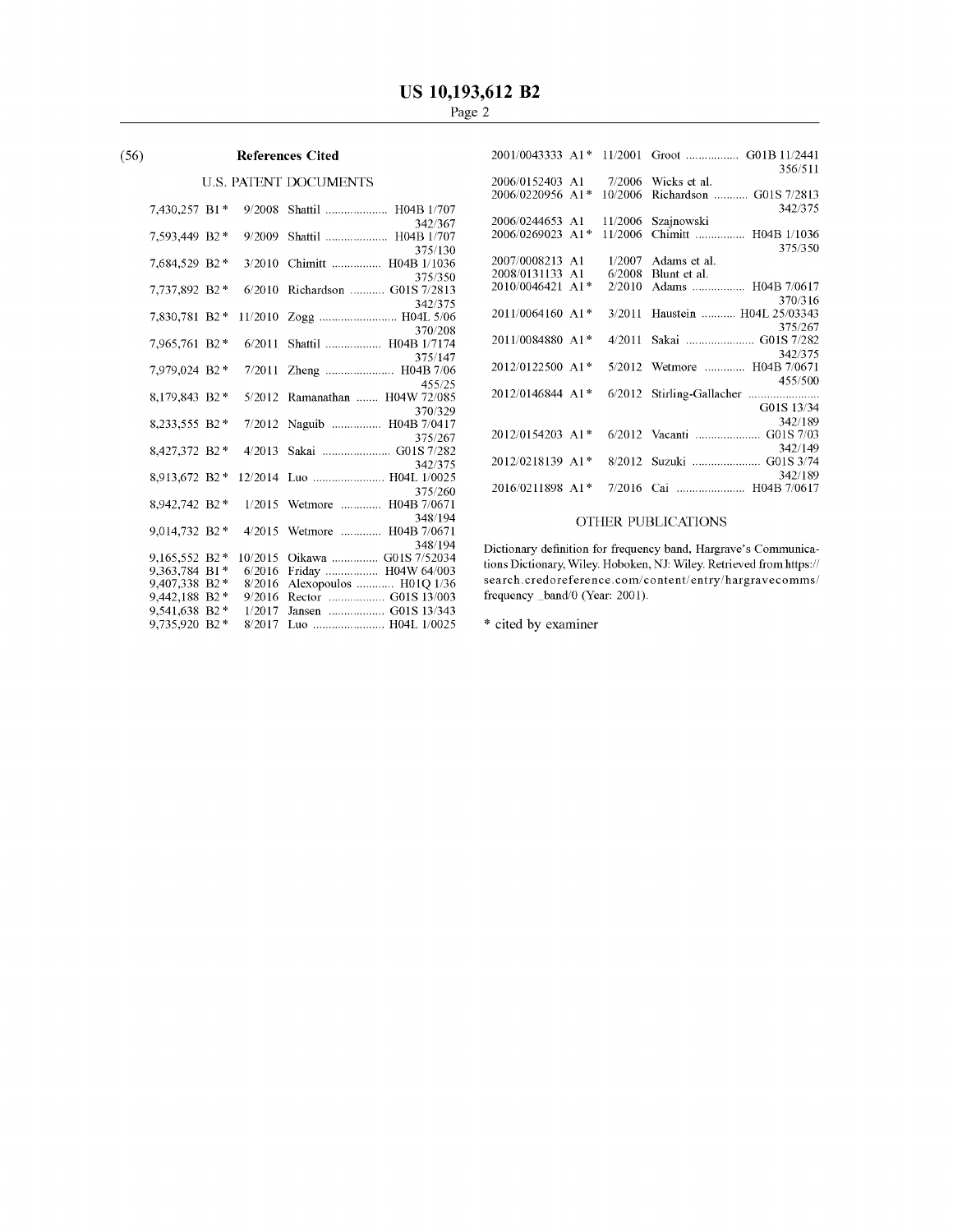

**FIG. 1**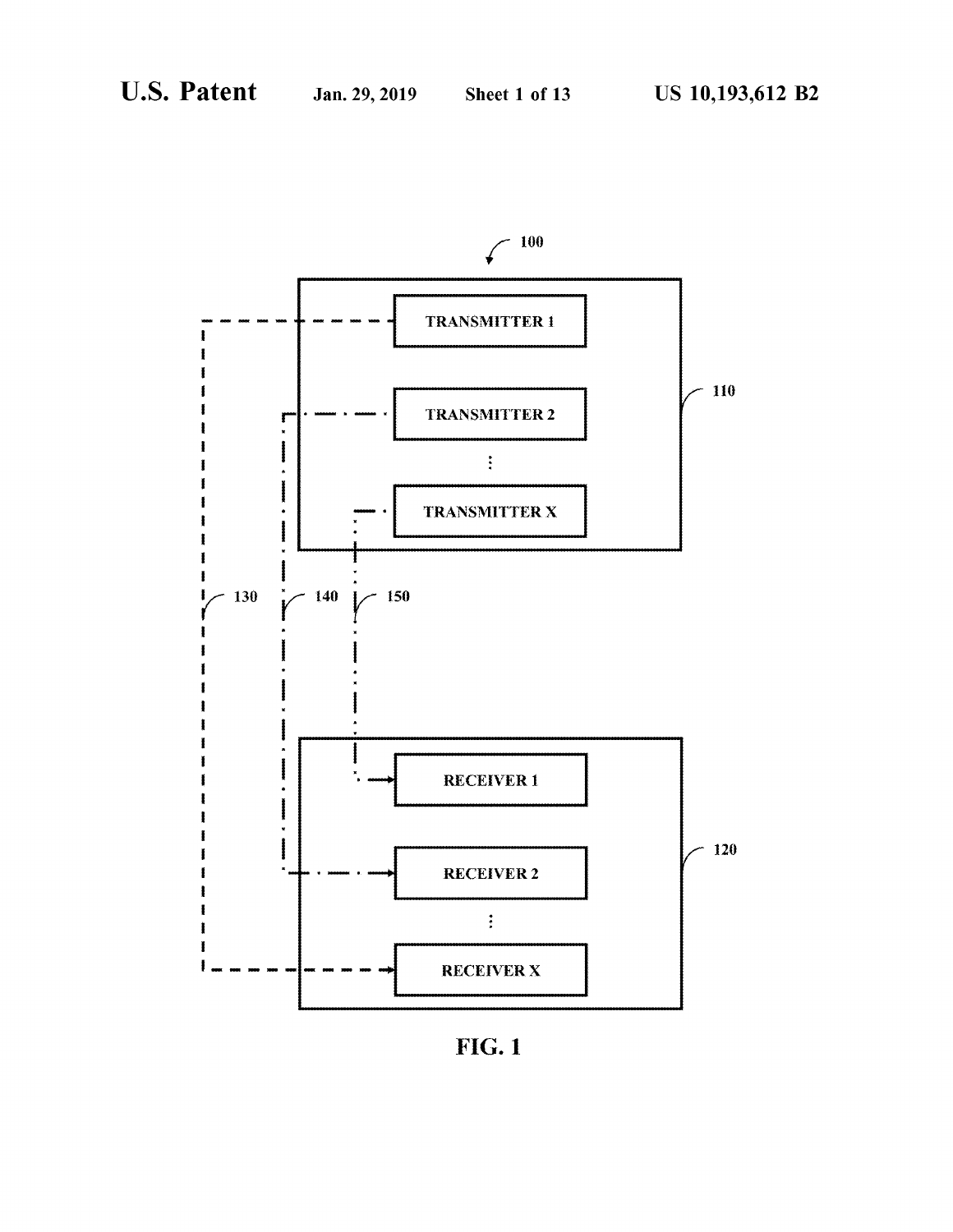

## $FIG. 2$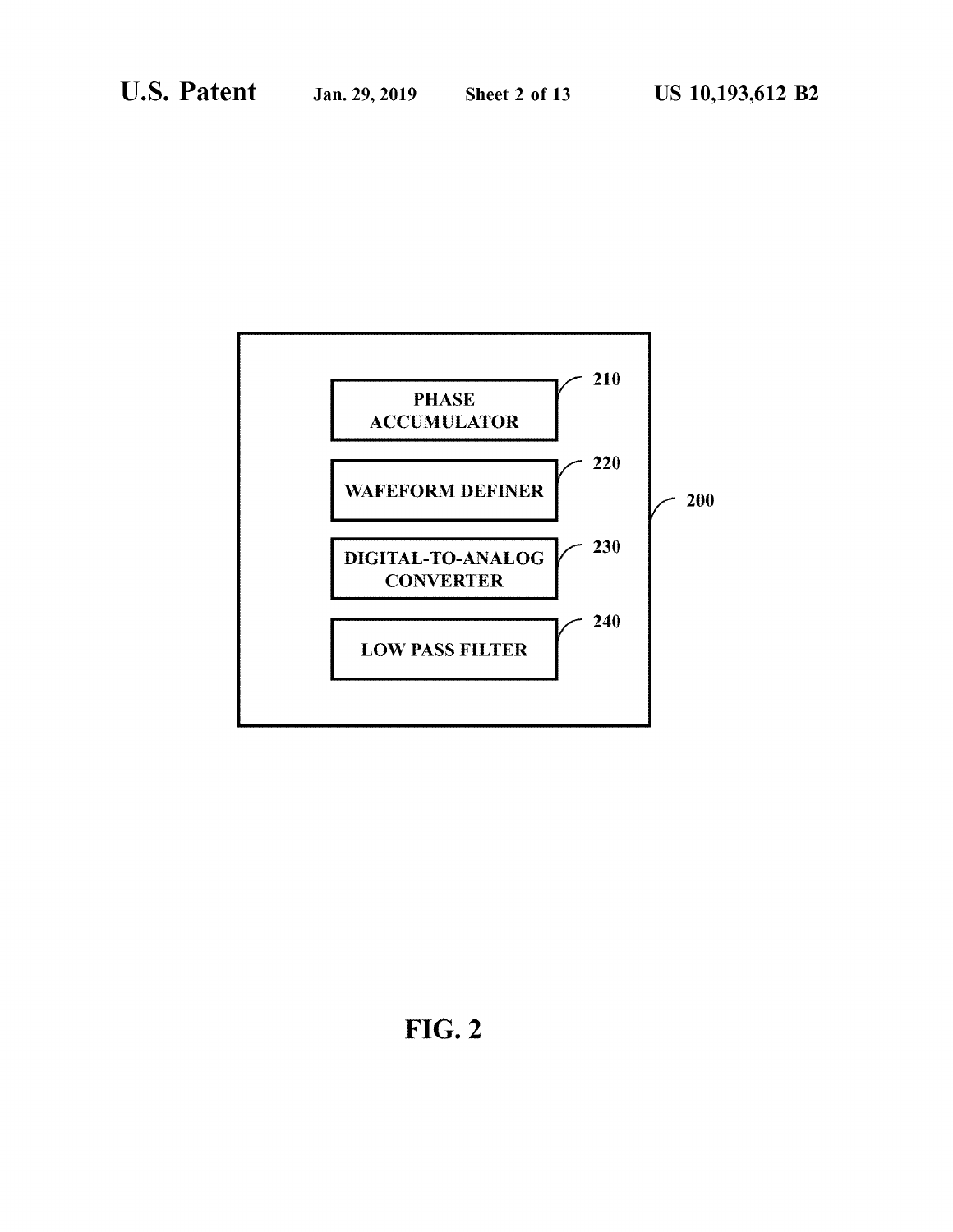

**FIG. 3**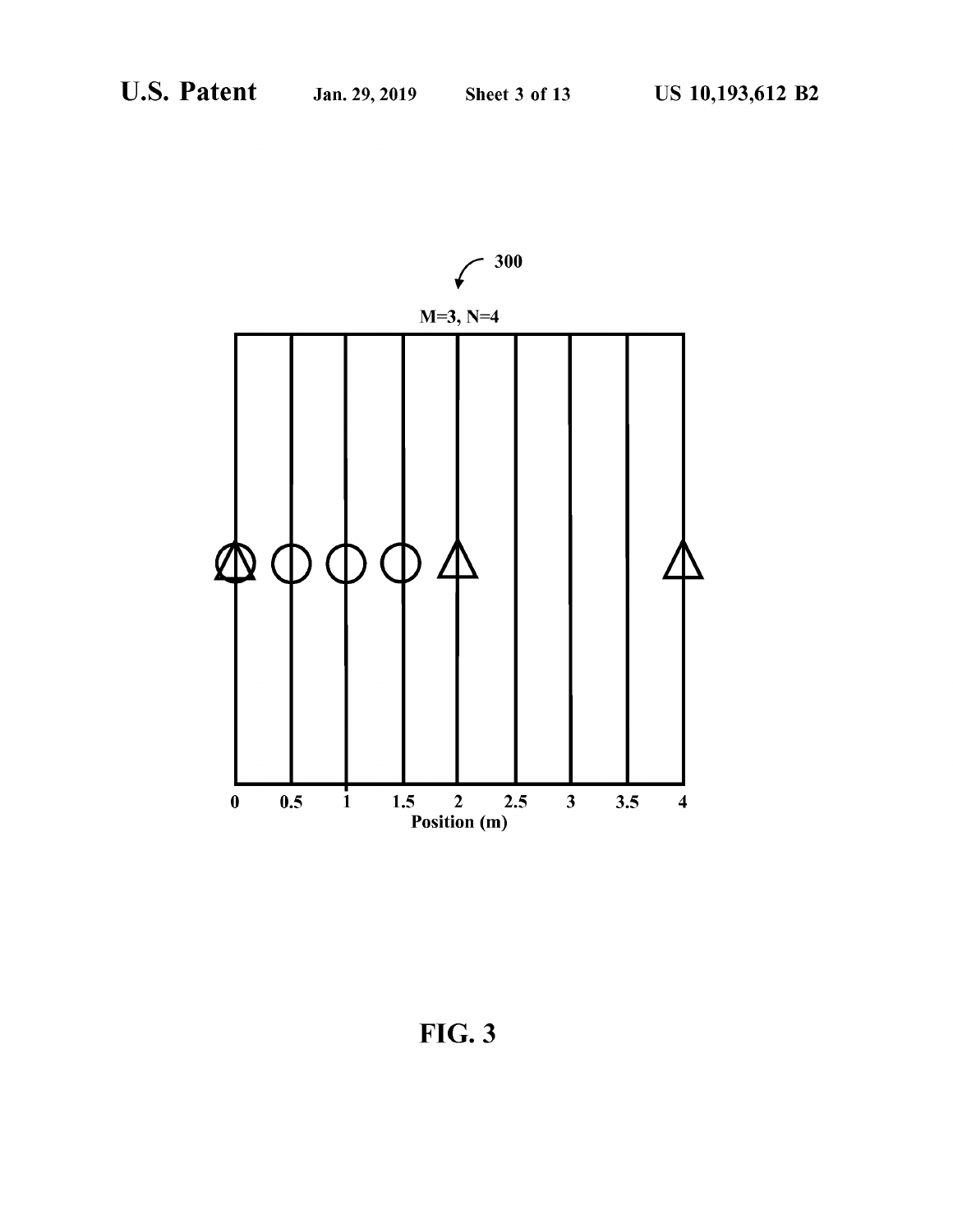

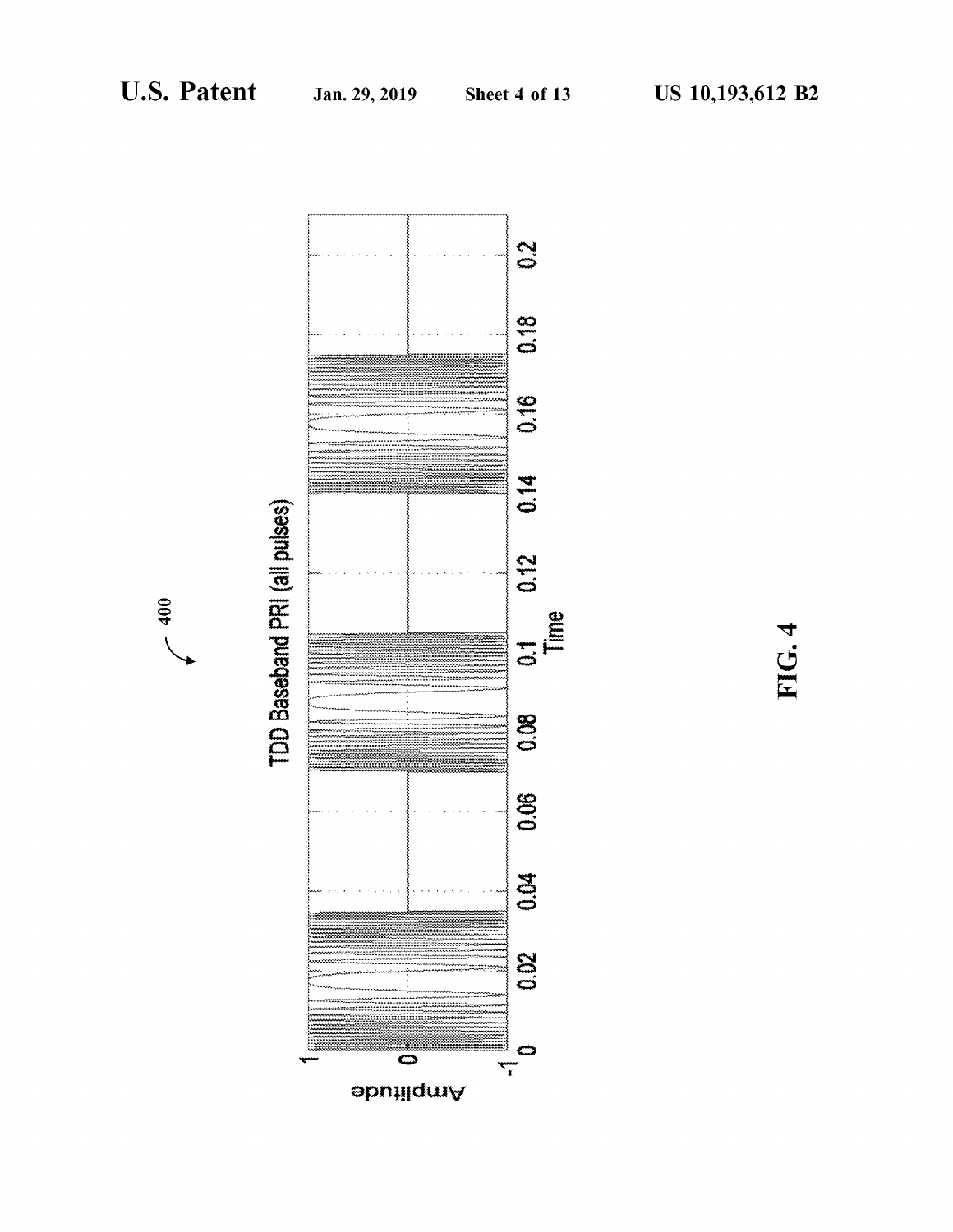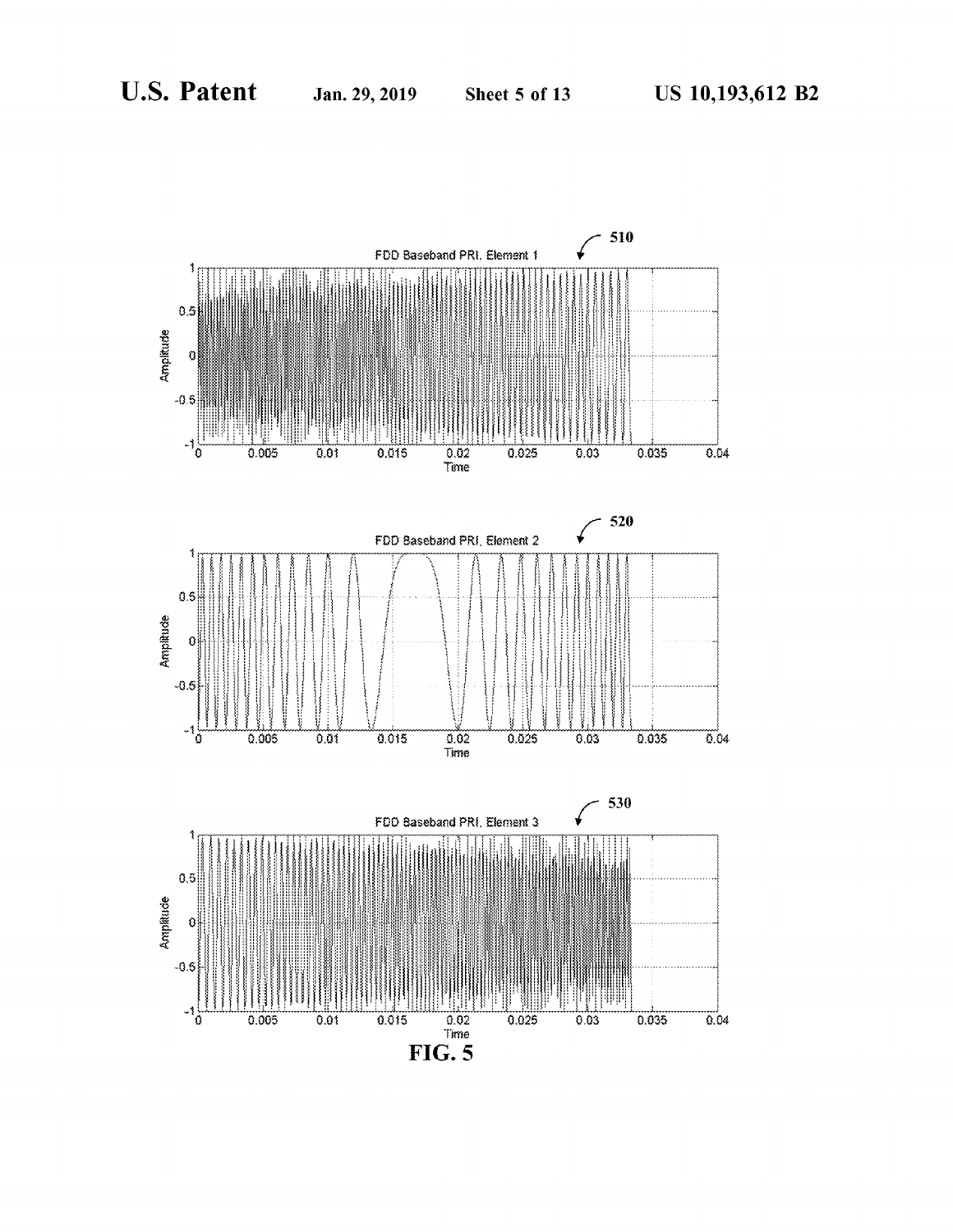

FIG. 6a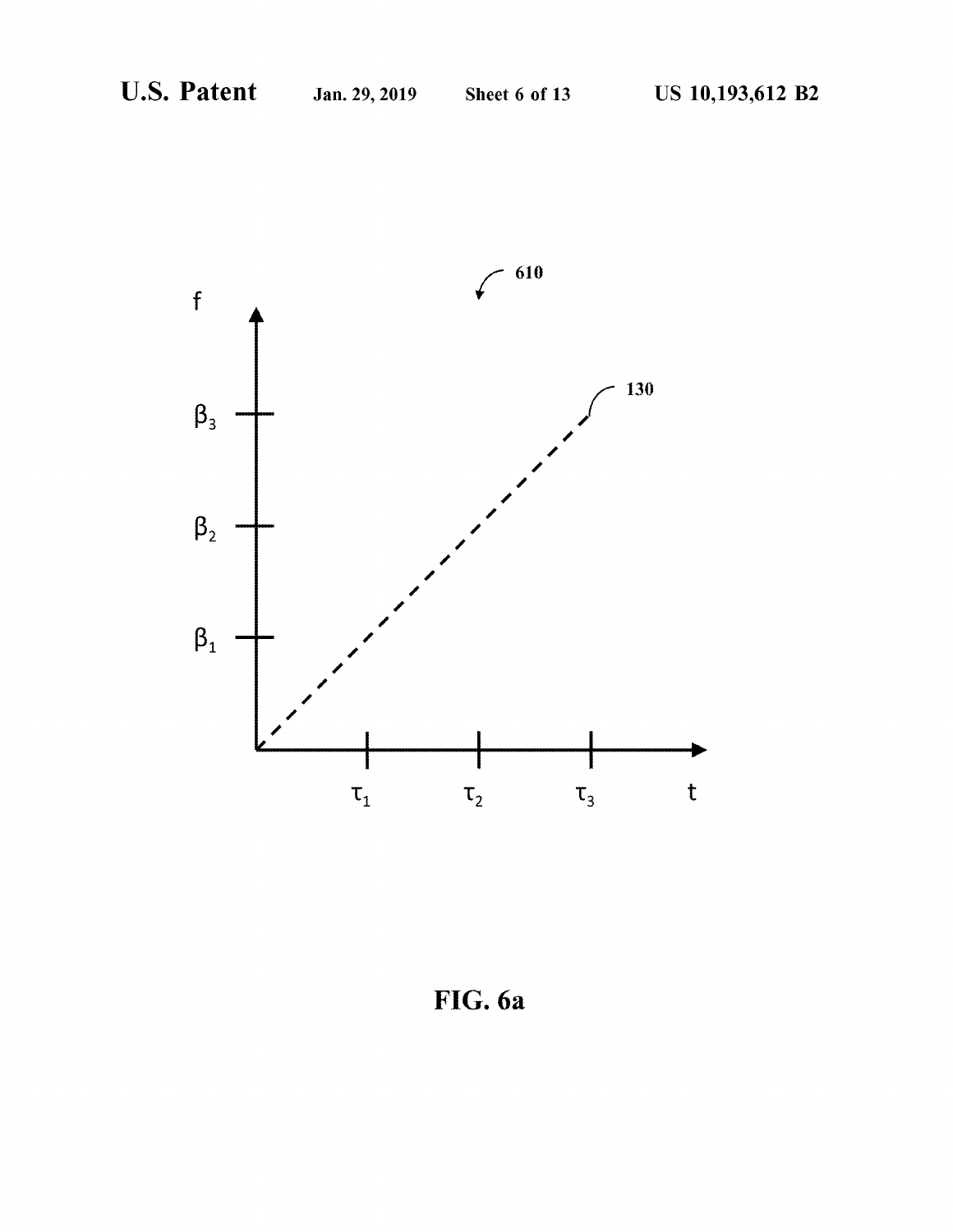

FIG. 6b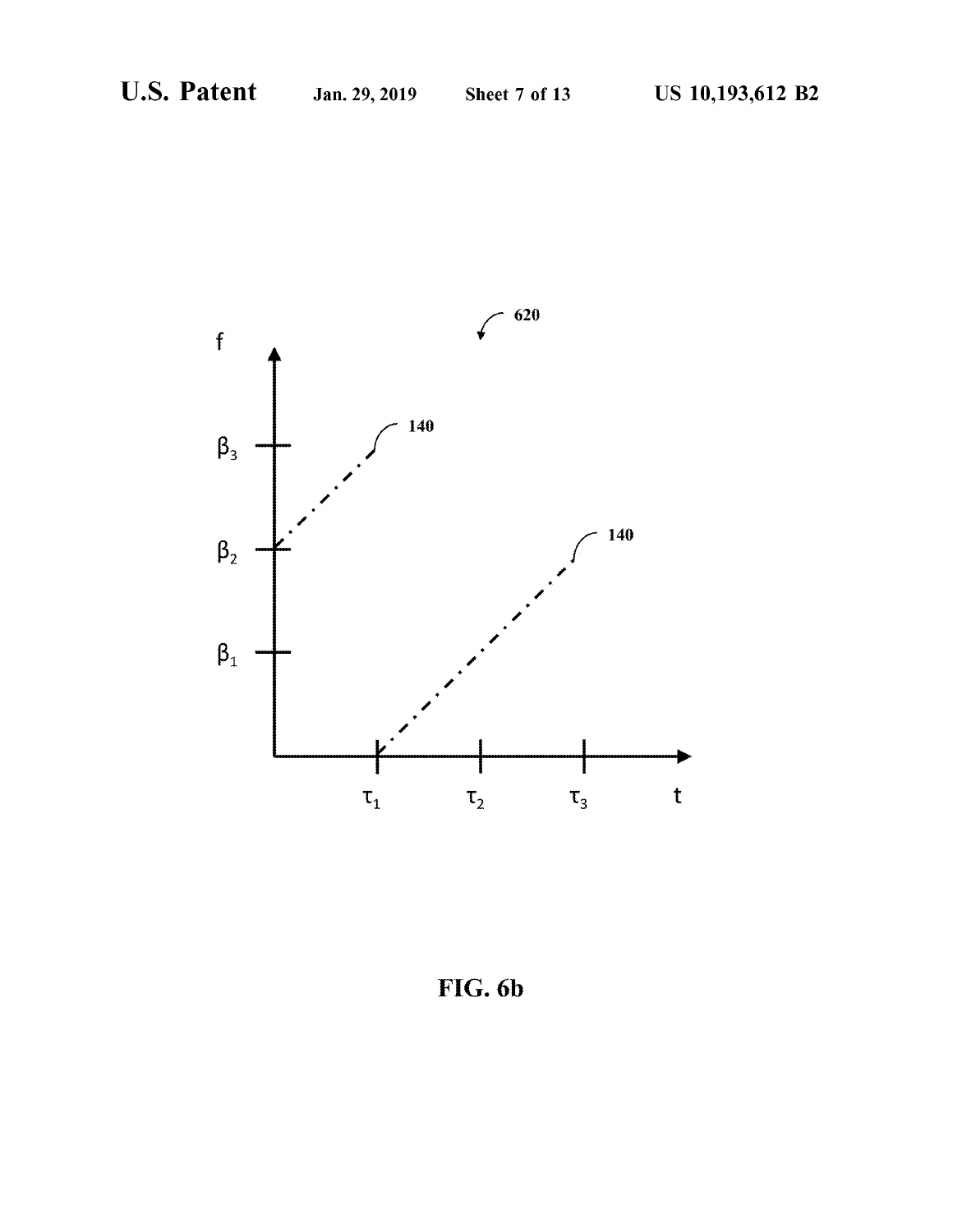

FIG. 6c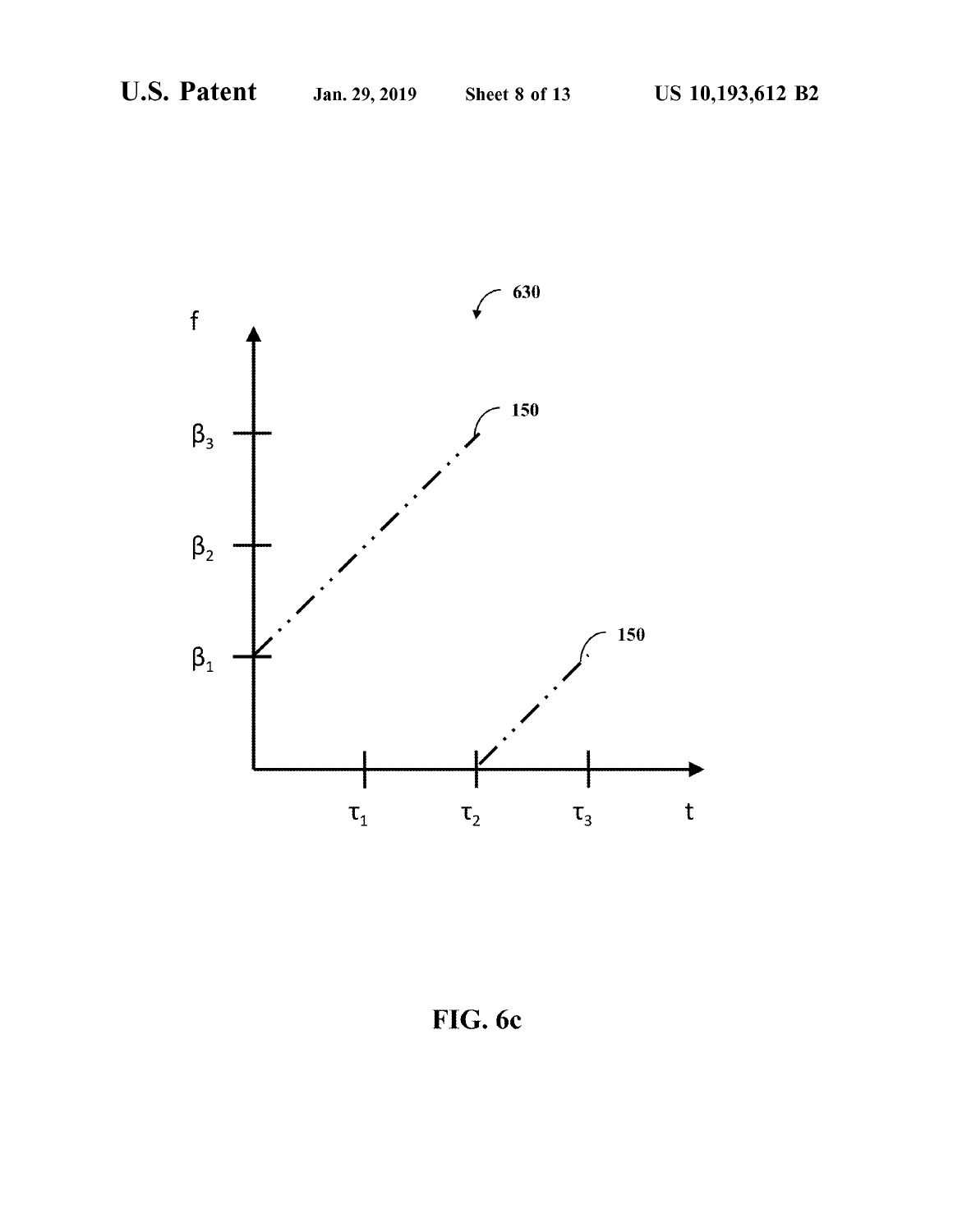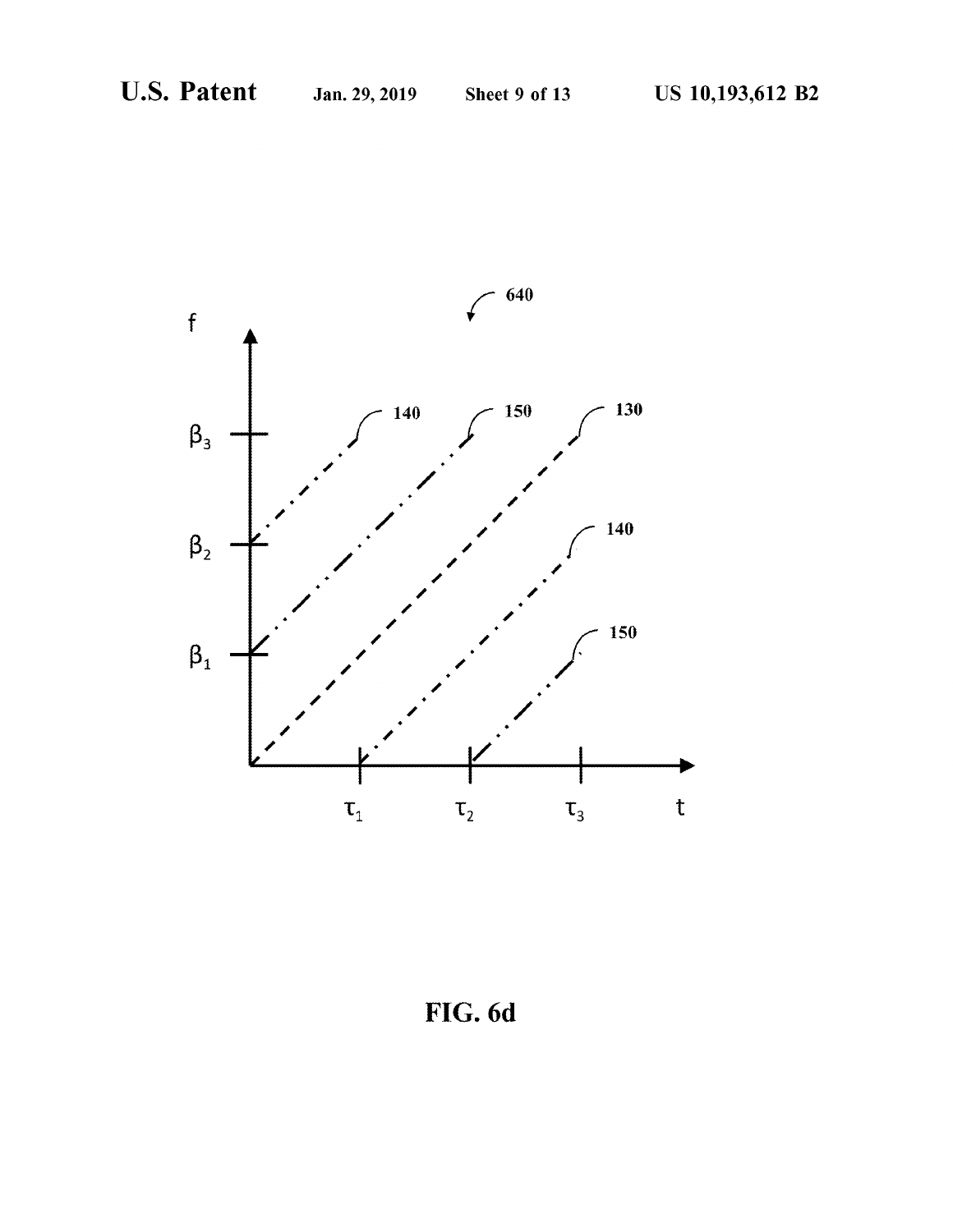

**FIG. 7**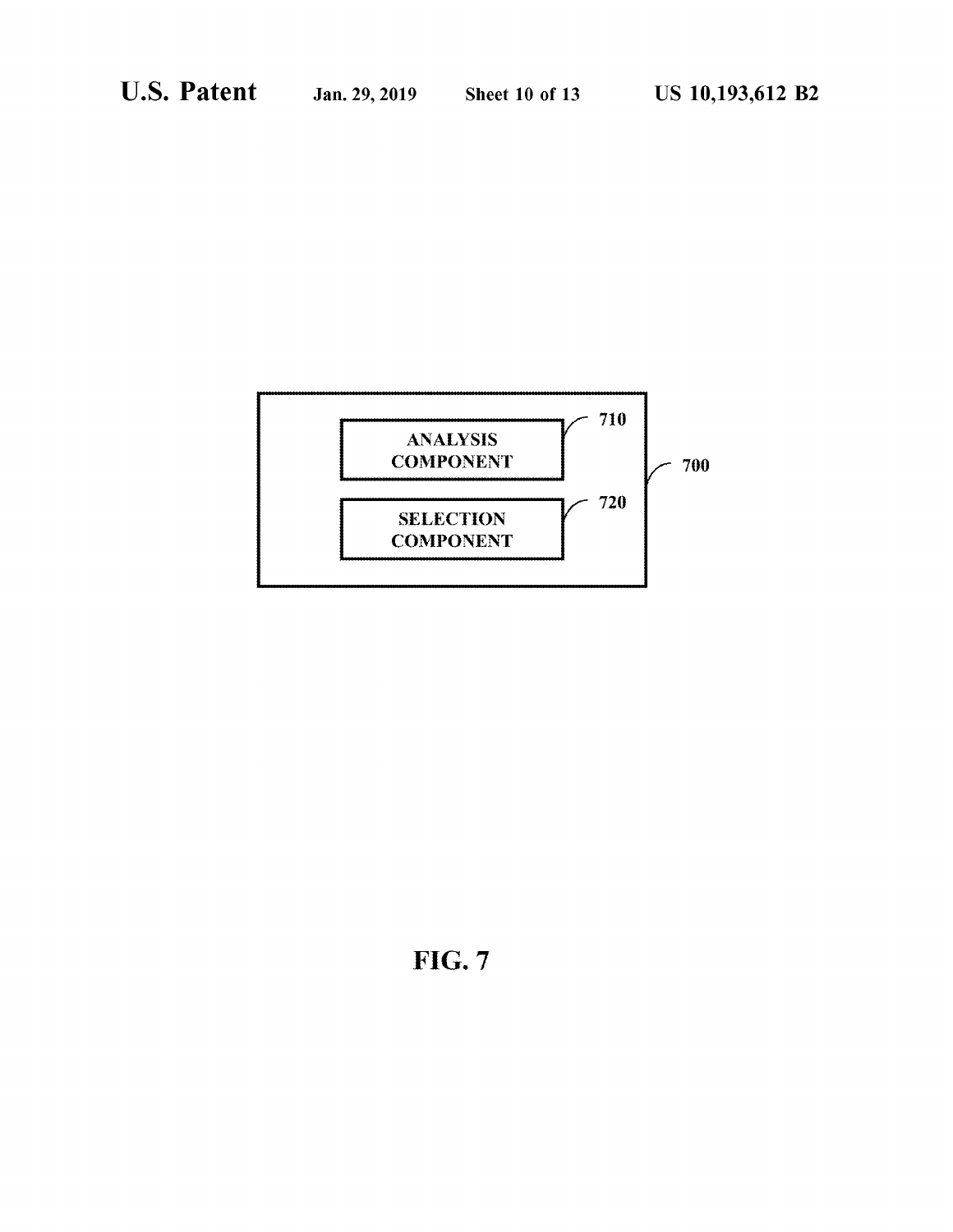

**FIG. 8**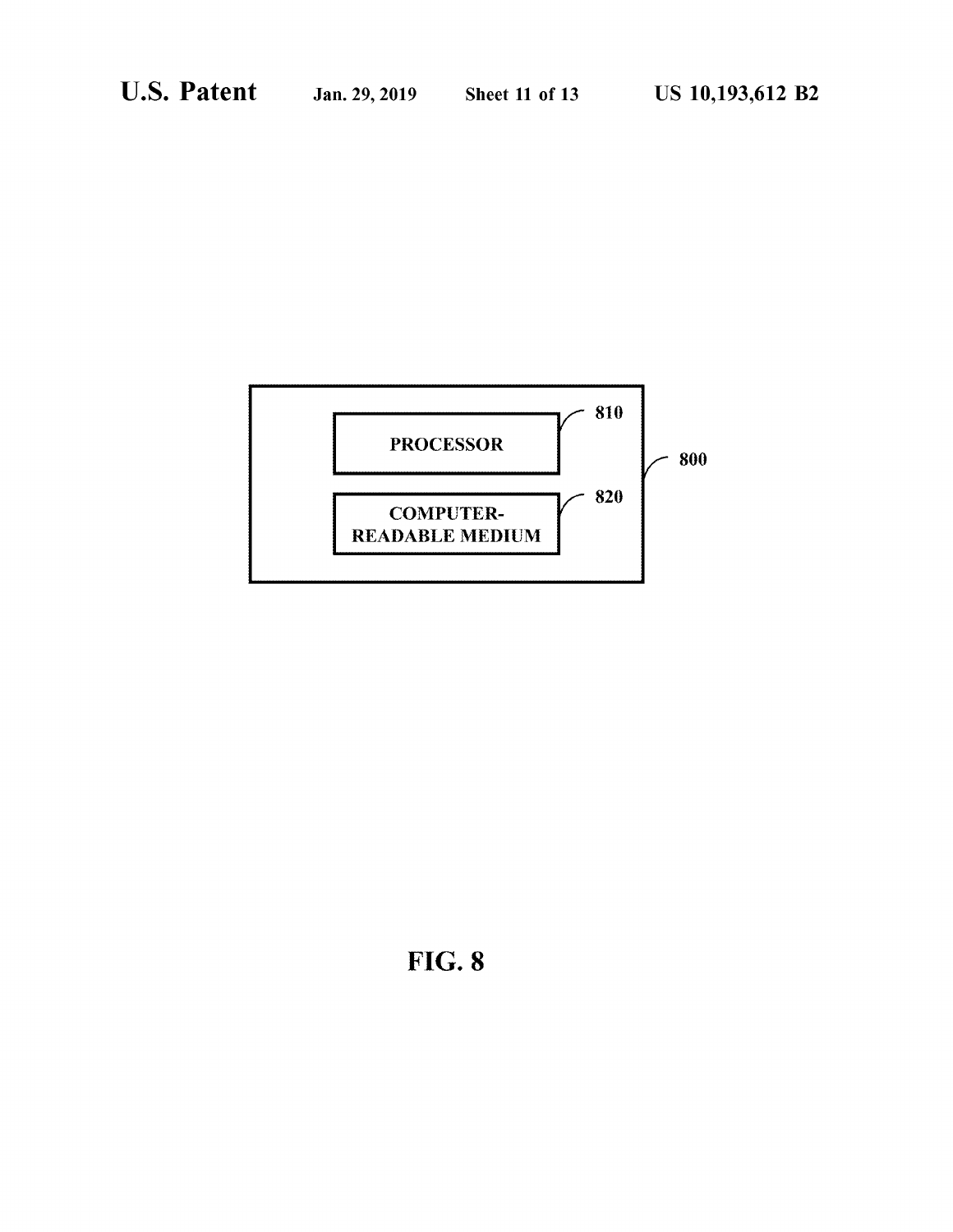

**FIG.** 9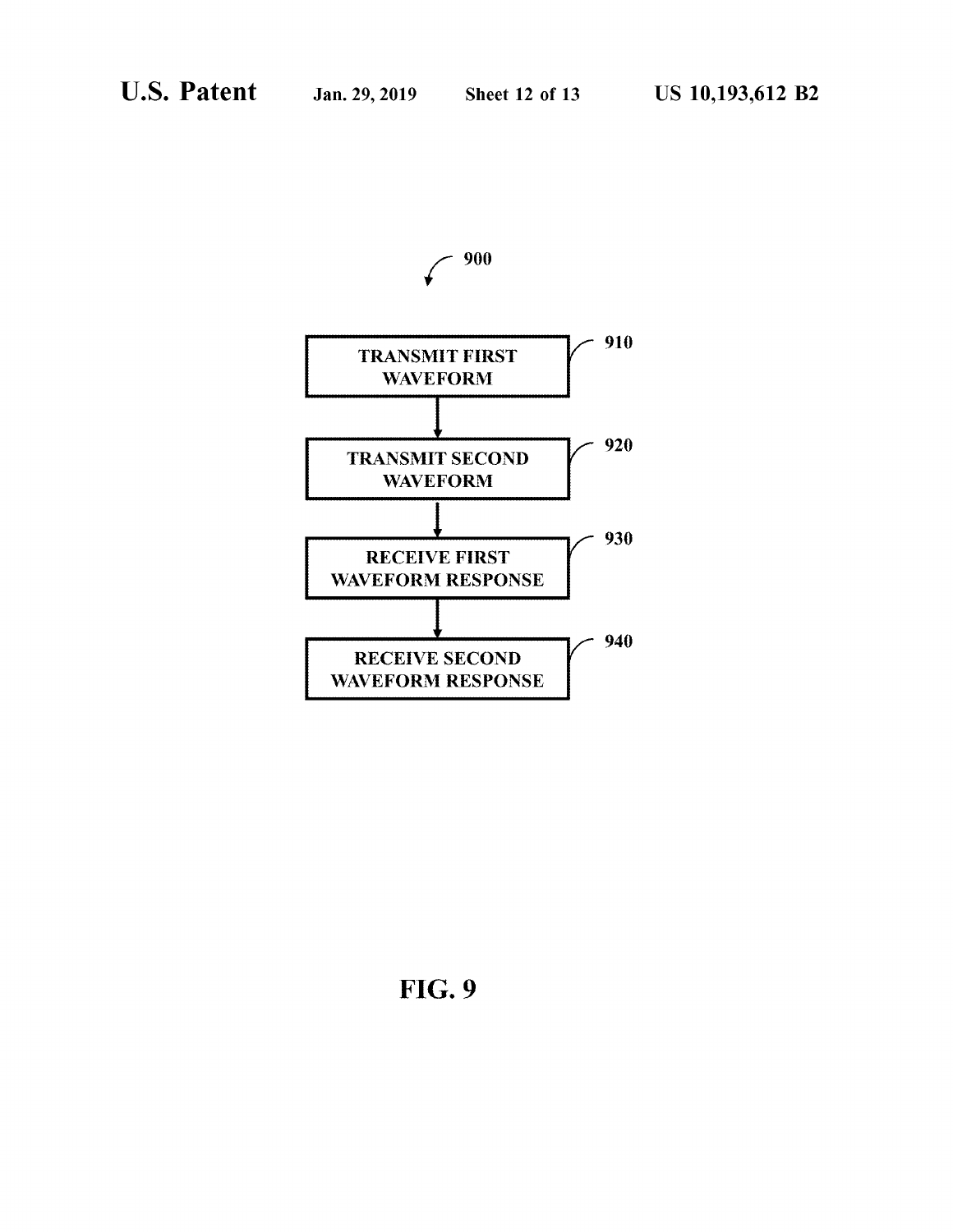

**FIG. 10**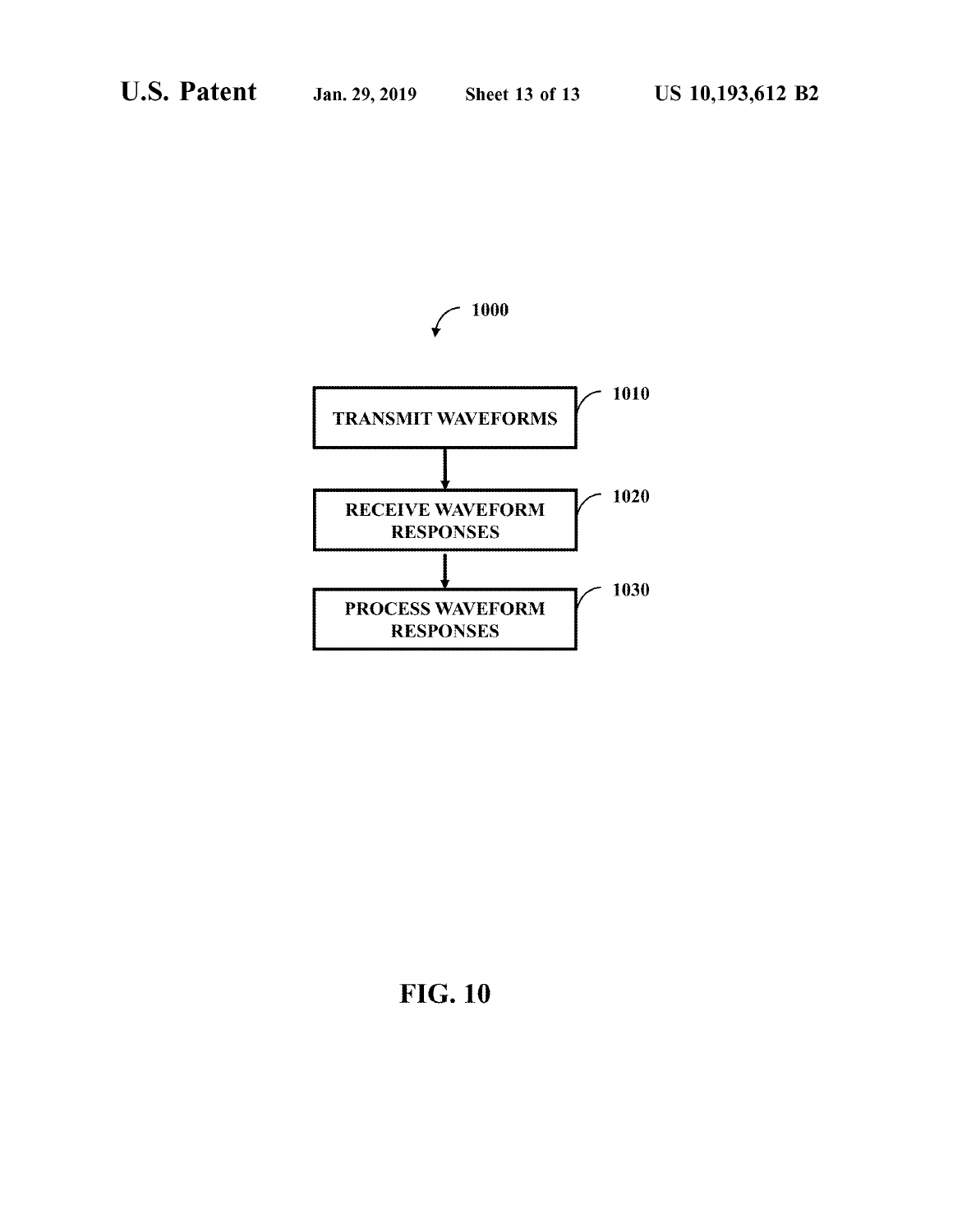$10\,$ 

#### **TIME-BASED RADIO BEAMFORMING WAVEFORM TRANSMISSION**

#### **GOVERNMENT INTEREST**

The innovation described herein may be manufactured, used, imported, sold, and licensed by or for the Government of the United States of America without the payment of any royalty thereon or therefor.

#### **CROSS-REFERENCE**

This application is related to a patent application with application Ser. No. 14/868,506, filed on Sep. 29, 2015. This application is also related to a patent application with 15 application Ser. No. 14/868,509, filed on Sep. 29, 2015.

#### **BACKGROUND**

In communications, a signal can be transferred from one 20 location to another. This signal can communicate information. In an environment that is complex, this information can be vital for mission success. As the environment becomes more complex, a desire can arise for multiple signals to be transmitted concurrently so more information can be quickly 25 communicated.

#### **SUMMARY**

In one embodiment, a system can comprise a first trans- 30 mitter and a second transmitter. The first transmitter can be configured to transmit a first radio beamforming waveform at a first time. A second transmitter can be configured to transmit a second radio beamforming waveform at a second time. The second time has a delay from the first time such 35 ing three actions. that the second transmitter is configured to transmit the second radio beamforming waveform after the first transmitter transmits the first radio beamforming waveform. The delay can be selected such that the first radio beamforming waveform does not interfere with the second radio beam- 40 forms can be communicated in a multiple input-multiple forming waveform.

In one embodiment, a system comprises a first receiver configured to receive a response to a first radio beamforming waveform at a first frequency and a second receiver configured to receive a response to a second radio beamforming 45 waveform at a second frequency. The first frequency can be a first frequency band, the second frequency can be a second frequency band, and the first frequency band and second frequency band can be separate and distinct. A plurality of transmitters can comprise a first transmitter that is config- 50 ured to transmit the first radio beamforming waveform at the first frequency and a second transmitter that is configured to transmit the second radio beamforming waveform at the second frequency that is different from the first frequency. The first transmitter can be configured to transmit the first 55 radio beamforming waveform and the second transmitter can be configured to transmit the second radio beamforming waveform, at least in part, simultaneously.

In one embodiment, a method can be performed, at least in part, by a multiple input-multiple output beamforming 60 system. The method can comprise transmitting, by way of a first transmitter that is part of a plurality of transmitters, a first radio beamforming waveform at a first time. The method can also comprise transmitting, by way of a second transmitter that is part of the plurality of transmitters, a 65 second radio beamforming waveform at a second time after transmission of the first radio beamforming waveform at the

first time such that the second radio beamforming waveform does not interfere with the first radio beamforming waveform. The method can further comprise receiving a response to the first radio beamforming waveform. The method can additionally comprise receiving a response to the second radio beamforming waveform.

#### BRIEF DESCRIPTION OF THE DRAWINGS

Incorporated herein are drawings that constitute a part of the specification and illustrate embodiments of the detailed description. The detailed description will now be described further with reference to the accompanying drawings as follows:

FIG. 1 illustrates one embodiment of a system comprising a plurality of transmitters and a plurality of receivers;

FIG. 2 illustrates one embodiment of a system comprising a phase accumulator, a waveform definer, a digital-to-analog converter, and a low pass filter;

FIG. 3 illustrates one embodiment of a layout of a multiple input-multiple output system;

FIG. 4 illustrates one embodiment of a graph;

FIG. 5 illustrates one embodiment of three graphs;

FIGS. 6a-6d illustrate the time vs. frequency of three waveforms—one graph for each waveform individually and one graph showing all three waveforms;

FIG. 7 illustrates one embodiment of a system comprising an analysis component and a selection component;

FIG. 8 illustrates one embodiment of a system comprising a processor and a computer-readable medium;

FIG. 9 illustrates one embodiment of a method comprising four actions; and

FIG. 10 illustrates one embodiment of a method compris-

#### DETAILED DESCRIPTION

In one embodiment, multiple radio beamforming waveoutput (MIMO) environment. These multiple waveforms can be redundant copies of the same waveforms or be different waveforms. If the multiple waveforms are transmitted concurrently without a shift, then the waveforms may not be clearly communicated. Therefore, multiple waveforms can be transmitted concurrently and these waveforms can be shifted from one another such that clear communication occurs.

Various types of shifts can occur. In one embodiment, shifting can be time based. With time based shifting, signal transmission can be staggered such that the signal does not conflict with itself. In one embodiment, shifting can be frequency based. Different signals with different frequencies can be transmitted simultaneously, and due to these different frequencies, signal confusion can be unlikely to occur. In one embodiment, shifting can be circular based. With circular based shifting, different signals can be moved with relation to time and frequency.

The following includes definitions of selected terms employed herein. The definitions include various examples. The examples are not intended to be limiting.

"One embodiment", "an embodiment", "one example", "an example", and so on, indicate that the embodiment(s) or example(s) can include a particular feature, structure, characteristic, property, or element, but that not every embodiment or example necessarily includes that particular feature, structure, characteristic, property or element. Furthermore,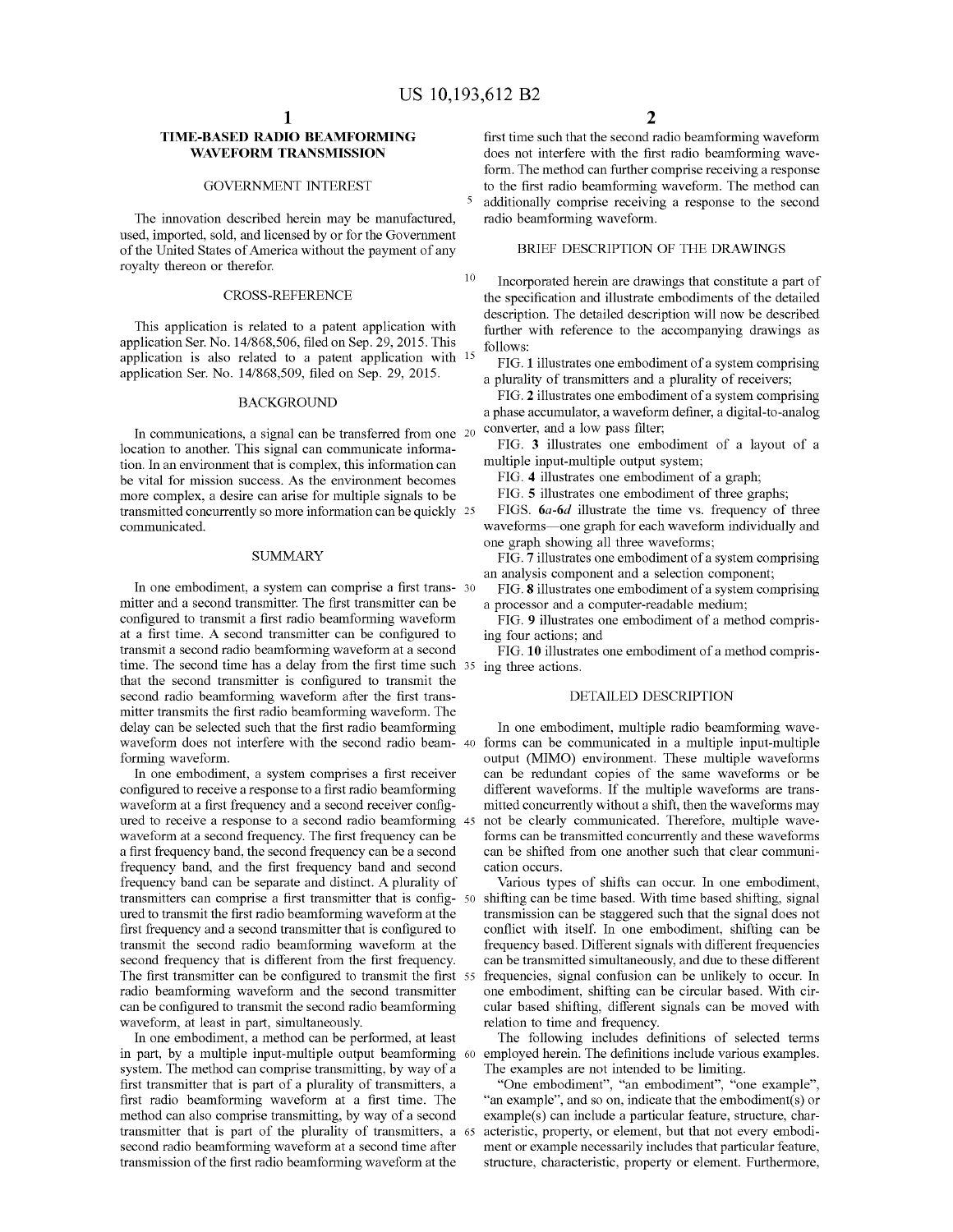repeated use of the phrase "in one embodiment" may or may not refer to the same embodiment.

"Computer-readable medium", as used herein, refers to a medium that stores signals, instructions and/or data. Examples of a computer-readable medium include, but are 5 not limited to, non-volatile media and volatile media. Nonvolatile media may include, for example, optical disks, magnetic disks, and so on. Volatile media may include, for example, semiconductor memories, dynamic memory, and so on. Common forms of a computer-readable medium may  $10$ include, but are not limited to, a floppy disk, a flexible disk, a hard disk, a magnetic tape, other magnetic medium, other optical medium, a Random Access Memory (RAM), a Read-Only Memory (ROM), a memory chip or card, a memory stick, and other media from which a computer, a 15 processor or other electronic device can read. In one embodiment, the computer-readable medium is a non-transitory computer-readable medium.

"Component", as used herein, includes but is not limited to hardware, firmware, software stored on a computer- 20 readable medium or in execution on a machine, and/or combinations of each to perform a function(s) or an action(s), and/or to cause a function or action from another component, method, and/or system. Component may include a software controlled microprocessor, a discrete 25 component, an analog circuit, a digital circuit, a programmed logic device, a memory device containing instructions, and so on. Where multiple components are described, it may be possible to incorporate the multiple components into one physical component or conversely, where a single 30 component is described, it may be possible to distribute that single component between multiple components.

'Software", as used herein, includes but is not limited to, one or more executable instructions stored on a computerreadable medium that cause a computer, processor, or other 35 electronic device to perform functions, actions and/or behave in a desired manner. The instructions may be embodied in various forms including routines, algorithms, modules, methods, threads, and/or programs including separate applications or code from dynamically linked libraries.

FIG. 1 illustrates one embodiment of a system 100 comprising a plurality of transmitters 110 and a plurality of receivers 120. The plurality of transmitters 110 comprises two or more transmitters with FIG. 1 illustrating Transmitter 1 that can be considered a first transmitter, Transmitter 2 that 45 can be considered a second transmitter, and Transmitter X with X being a positive integer valued at two or greater. Similar to the plurality of transmitters 110, the plurality of receivers 120 comprises two or more receivers with FIG. 1 illustrating Receiver 1 that can be considered a first receiver, 50 Receiver 2 that can be considered a second receiver, and Receiver X with X being a positive integer.

While the plurality of receivers 120 and the pluralities of transmitters 110 are shown as separate elements, it is to be appreciated that these could be configured as one element. In 55 one example. Transmitter 1 and Receiver 1 can function as one piece of hardware and therefore be co-located. This can be used when Transmitter 2 and Receiver 2 are either one piece of hardware or are separate. For both the plurality of transmitters 110 and the plurality of receivers 120, while it 60 visually appears that there are at least three transmitters and three receivers, the plurality can be implemented with two transmitters and/or two receivers.

The plurality of transmitters 110 can transmit a plurality of waveforms  $130$ ,  $140$ , and  $150$  (waveforms  $130-150$  can be 65 the same waveforms or different waveforms). After transmission, the plurality of receivers 120 can receive the

waveforms 130-150 and/or a response to the waveforms 130-150 (e.g., a reflection of the waveforms 130-150 off a surface). The waveforms 130-150 can be shifted from one another such that clear communication can occur between the plurality of transmitters 110 and the plurality of receivers 120.

In one embodiment, transmitter 1 can be configured to transmit a first radio beamforming waveform (e.g., waveform 130) at a first time  $(\tau_1)$ . Transmitter 2 can be configured to transmit a second radio beamforming waveform (e.g., waveform 140) at a second time  $(\tau_2)$ . The second time has a delay from the first time such that Transmitter 1 is configured to transmit the second radio beamforming waveform after Transmitter 2 transmits the first radio beamforming waveform. The first radio beamforming waveform and the second radio beamforming waveform can be part of a radio beamforming waveform set (e.g., be either the entire waveform set or members with other waveforms in the waveform set)

In one embodiment, transmitter 1 can be configured to transmit the first radio beamforming waveform at a first frequency. Transmitter 2 can be configured to transmit a second radio beamforming waveform at a second frequency (e.g., transmitted, at least in part, concurrently with transmission of the first waveform). The first frequency and the second frequency can be different frequencies and/or be in different frequency bands that are separate and distinct (no overlap of the bands or adjacent overlap such that the end frequency of one band is the start frequency of the next band).

The plurality of receivers 120 can be configured to receive a response to the first radio beamforming waveform and the second radio beamforming waveform. The response, for example, can be the waveform itself, a distorted version of the waveform (e.g., due to interference), or a reflection of the waveform off the surface. The multiple receivers of the plurality of receivers can receive a response from the same waveform.

The plurality of receivers 120 can be configured to receive 40 a response to transmission of the first radio beamforming waveform (e.g., at Receiver 1) and configured to receive a response to transmission of the second radio waveform (e.g., at Receiver 2). The first radio beamforming waveform and the second radio beamforming waveform can be either the same waveform or different waveforms, and/or can be part of the radio beamforming waveform set. When the first and second radio beamforming waveforms are the same signal, they can be transmitted at the same frequency.

In one embodiment, the first transmitter can be configured to transmit the first radio beamforming waveform and the second transmitter can be configured to transmit the second radio beamforming waveform. The first transmitter and the second transmitter can be such that they are non-synchronous to one another with regard to time and frequency. This can be that their respective transmission (e.g., the first and second waveforms respectively) can be non-synchronous to one another with regard to time and frequency. These transmissions can function concurrently (e.g., simultaneously) and/or be in the same frequency band.

FIG. 2 illustrates one embodiment of a system 200 comprising a phase accumulator 210, a waveform definer 220, a digital-to-analog converter 230, and a low pass filter 240. The system 200 can function as an arbitrary waveform generator and be used in conjunction with the system 100 of FIG. 1 to produce the waveforms 130-150 of FIG. 1. The phase accumulator 210 can produce clocked information and this information can be used by the waveform definer 220.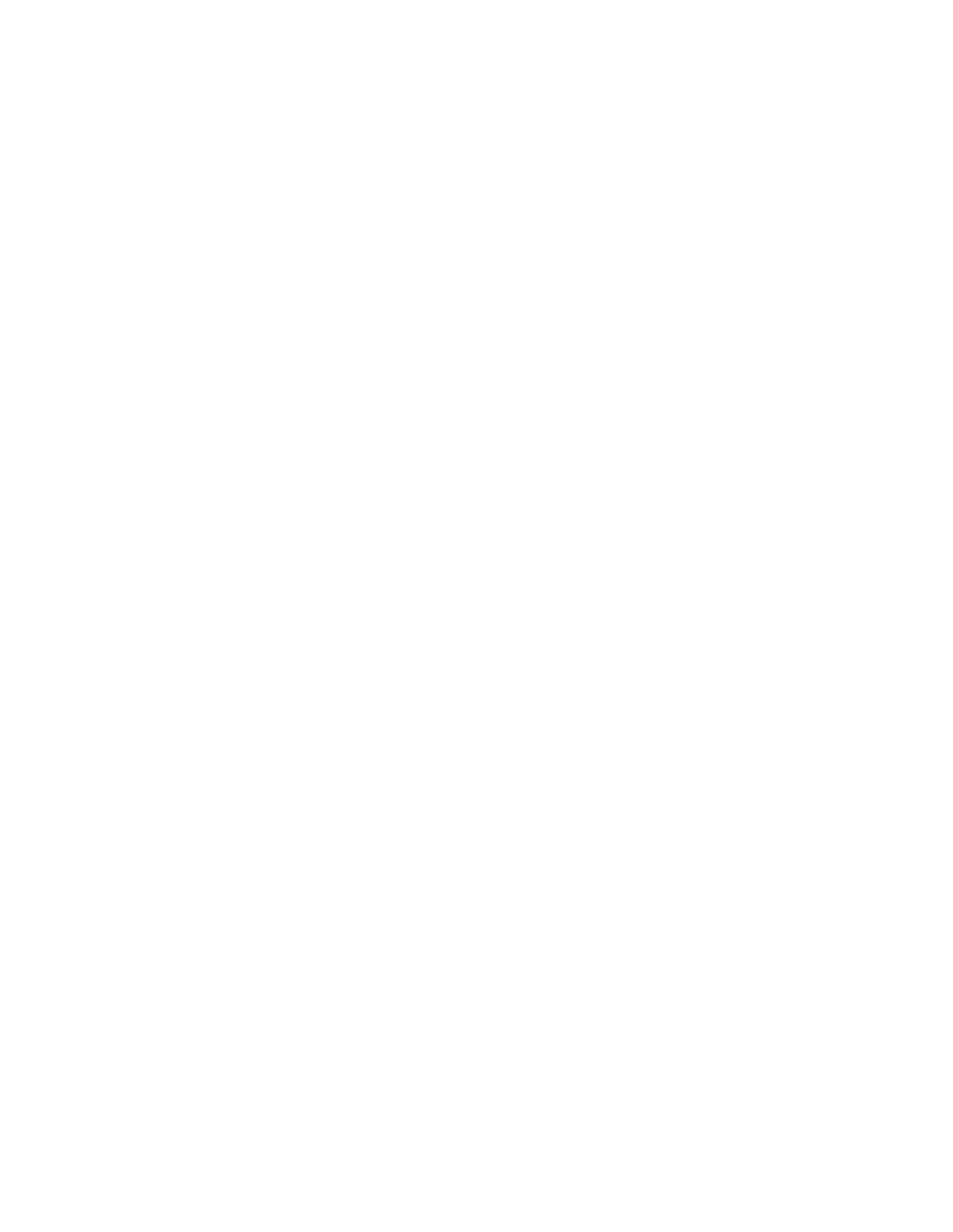The waveform definer 220 can produce the basis of the waveforms 130-150. This can be done through access of an internal memory bank that retains pre-stored definitions and/or received from an external source, such as a softwarecontroller interface delivering custom-designed definitions. 5 The digital to analog converter 230 can change the output of the waveform definer 220 to analog and this analog waveform can be filtered by the low pass filter 240 and outputted (e.g., transmitted).

FIG. 3 illustrates one embodiment of a layout 300 of a 10 MIMO system. The layout 300 is for a wavelength of 1 meter and illustrates a physical configuration for the plurality of transmitters 110 of FIG. 1 and the plurality of receivers 120 of FIG. 1. Individual transmitters are triangles while individual receivers are circles. At position  $0$ , both a trans-15 mitter and receiver are illustrated. This can be that the transmitter and receiver are co-located (e.g., next to one another) or that one device functions as a transmitter and a receiver, and thus is part of both pluralities 110 and 120.

The MIMO system can comprise the plurality of trans- 20 mitters 110 of FIG. 1 and the plurality of receivers 120 of FIG. 1. The MIMO system (otherwise known as MIMO array) can transmit waveforms across a real array such that low correlation exists between transmitted signals (e.g., waveforms 130-150 of FIG. 1) in the waveform vector 25  $s(t) \triangleq [s_0(t), \ldots, s_{M-1}(t)].$  Conditions for orthogonality can satisfy the following:  $\int_{\tau} s(t) s^{H}(t) dt = I_M$ , where  $\tau$  is the pulse duration, t is the time index,  $I_M$  is the M×M identity matrix, and  $(\cdot)^{H}$  is the Hermitian transpose. Thus, convolution of the M sub-arrays can yield an increase in available degrees of 30 freedom, as well as an increase in spatial resolution. Orthogonality can be ensured in various manners, such as in time, in frequency, or in some combination thereof.

FIG. 4 illustrates one embodiment of a graph 400. The graph 400 illustrates how to implement time-division duplex 35 pulse-compressed MIMO radar waveforms. The graph 400 shows that orthogonality can be achieved through time. With this, the same waveform can be sent out three times (e.g., waveforms 130-150 are the same waveform). Transmission of the waveforms can be staggered such that a second 40 waveform is not transmitted until after transmission of a first waveform is complete.

Ensuring orthogonality in the time domain can mean that only one transmitter in the MIMO array can be active at a time (active in transmission). That is, the transmitter firing 45 sequence for a MIMO waveform construct can have intermittent delays across transmitters equal to at least one pulse repetition interval (PRI). The time-division duplex MIMO transmit waveform can be designed as:

$$
s_m(t) = \sum_{l=0}^{L-1} u[t - (Ml+m)T_0] \exp\{j\pi\mu t^2\}, \ m = 0 \dots M-1
$$
 (1)

where M is the number of transmitters that are part of the plurality of transmitters  $110$  of FIG. 1, L is the number of pulses,  $T_0$  is the PRI, and  $\mu$  is the linear frequency modulated 55 (LFM) chirp rate. In view of this, the members of the radio beamforming waveform set can be dependent on the PRI, the chirp rate (LFM chirp rate), pulse number, number of transmitters, or a combination thereof. By inspection of  $(1)$ , the plurality of transmitters 110 of FIG. 1 can transmit a 60 pulse every  $MT_0$  seconds. During a signal processing stage, channelization of the MxN MIMO array (N being number of receivers in the plurality of receivers 120 of FIG. 1) can be streamlined to the equivalent of a uniform linear array (ULA) that can be in one example 1xMN since a matched 65 filter (e.g., used in digital signal processing) can be identical for transmitted signals.

6

FIG. 5 illustrates one embodiment of three graphs 510-530. The three graphs 510-530 illustrate how to implement frequency-division duplex pulse-compressed MIMO radar waveforms. Orthogonality in the frequency domain can function to not constrain an active state of the MIMO array, and therefore, the individual transmitters can operate simultaneously; however, orthogonality, along with unambiguity, in the frequency-domain can be ensured if the waveforms 130-150 of FIG. 1 are separated by a frequency deviation equal to at least the swept bandwidth,  $\beta$ . As a result, a total frequency deviation can depend on the number of transmitters in the MIMO array. These transmitters can span an operational bandwidth of  $M\beta$ . The frequency-division duplex MIMO transmit waveform can be designed as

$$
m(t) = \sum_{l=0}^{L-1} Ll[t-lT_0] \exp\{j\pi(2m\Delta f(1-\epsilon)t + \mu t^2)\}, m = 0 \dots M-1
$$
\n(2)

where M is the number of individual transmitters, L is the number of pulses,  $T_0$  is the PRI,  $\Delta f$  is the frequency shift,  $\varepsilon$ is the frequency offset used to control the amount of spectrum overlap in the transmitted signals (e.g.,  $\varepsilon$ =0.5 is 50% overlap), and  $\mu$  is the LFM chirp rate. In view of this, the radio beamforming waveform set can be dependent on PRI, frequency shift, frequency offset, number of pulses, the number of transmitters in the plurality of transmitters 110 of FIG. 1, or a combination thereof.

The individual transmitters, in one example designated as element 1, element 2, and element 3, can transmit the waveforms 130-150 of FIG. 1 at different frequencies. By inspection of equation (2), the individual transmitters transmit pulses simultaneously, however, each pulse is swept over a frequency deviation of  $[m \Delta f(1-\epsilon)+\mu t]$  Hz. During a signal processing stage, the channelization of the MxN MIMO array can be partitioned into M channels each having a matched filter that corresponds to the  $m<sup>th</sup>$  transmit signal.

FIGS. 6a-6d illustrate the time vs. frequency of the three waveforms 130-150 one graph for each waveform individually (graphs 610-630) and one graph 640 showing all three waveforms. As graph 640 illustrates, the waveforms can be communicated simultaneously, occupying different bandwidths (or within distinct bandwidth ranges) at the same time. At time (t) of  $\tau_1$ , the first waveform 130 is at a frequency (f) of  $\beta_1$ , the second waveform 140 is at a frequency (f) of  $\beta_3$  and the third waveform 150 is at a frequency (f) of  $\beta_2$ . Therefore, at the same time the waveforms 130-150 can be at different frequencies. At time of  $\tau_2$ the first waveform 130 is at a frequency (f) of  $\beta$ , while the second waveform 140 is at a frequency (f) of  $\beta_1$  and the third waveform 150 is at a frequency (f) of  $\beta_3$ . Therefore, the 50 waveforms 130-150 can occupy the same frequency, but at different times.

By encoding a waveform (e.g., radar waveform) using a combination of time-division duplex pulse-compressed and frequency-division duplex pulse-compressed techniques (the combination can be considered a circular-shifted duplex pulse-compressed technique), orthogonality can be achieved in an efficient manner. That is, the MIMO system (e.g., MIMO radar system) can function without staggering a transmitter firing sequence, as is done with time-division duplex pulse compression, and the MIMO system can function without the need to span a large operational bandwidth as is done with frequency-division duplex pulse compression. By circular-shifting, the individual transmitters of the plurality of transmitters 110 of FIG. 1 are able to fire simultaneously while operating over one instantiation of swept bandwidth,  $\beta$ . The circular-shifted duplex MIMO transmit waveform can be designed as: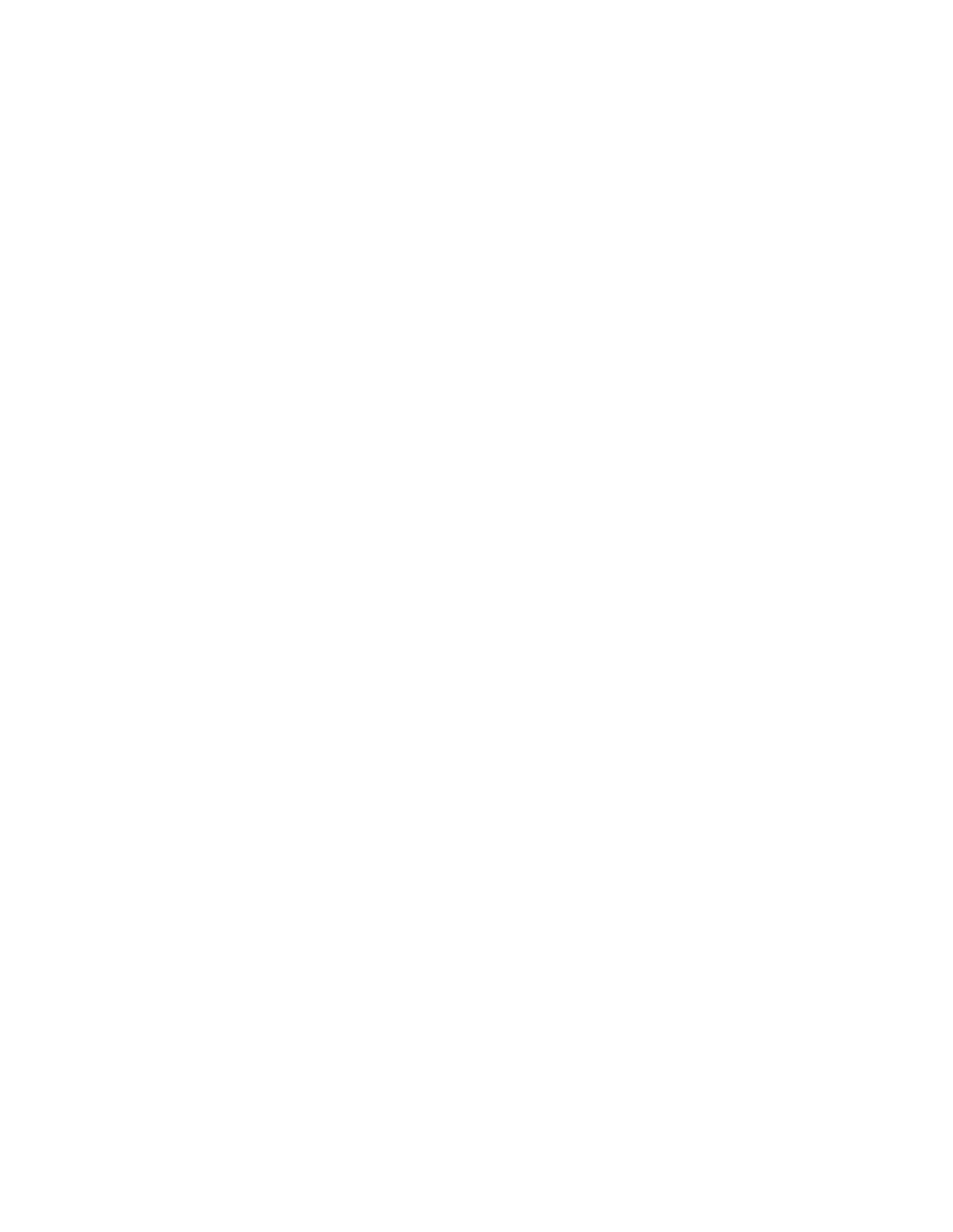$(3)$ 

 $s_m(t) = \sum_{l=0}^{L-1} a[t-lT_0], m=0...M-1$ 

where

 $a($ 

$$
t = \sum_{m=0}^{M-1} \sum_{z=0}^{Z-1} \mu u [t - z T_b] \exp\{j\pi (2\delta_{m,z} t + \mu t^2)\} \tag{4}
$$

and where M is the number of transmit elements, L is the number of pulses, Z is the number of sub-pulses,  $T_0$  is the PRI,  $T_h = \tau/Z$  is the sub-pulse defined as a function of the total pulse duration  $\tau$ ,  $\delta_{m} = \Delta f \{ (z-m)_{mod} \ z \}$  is the sub-carrier frequency step (mod  $\tilde{Z}$ ) defined as a function of  $\Delta f = \beta/Z$ , and 10  $\mu$  is the LFM chirp rate. Therefore, the radio beamforming waveform set can be dependent on the number of sub-pulses, the sub-pulse duration, and the number of sub-carriers, the sub-carrier frequency step, PRI, the number of pulses, the chirp rate, or a combination thereof. During signal process-15 ing stages, channelization of the MxN circular-shifted MIMO can be partitioned into M channels, which each have a matched filter that corresponds to the transmit signals.

FIG. 7 illustrates one embodiment of a system 700 comprising an analysis component 710 and a selection 20 component 720. The analysis component 710 can perform an analysis on a situation to produce an analysis result. Based, at least in part, on the analysis result, the selection component 720 can select a pulse compression technique to use.

In one example, the analysis component 710 can analyze waveforms for transmission. The result from this analysis can be that the waveforms are identical. The selection component 720 can determine that time-division duplex pulse compression is appropriate.

In another example, the analysis component 710 can analyze waveforms for transmission. The result from this analysis can be that the waveforms are not identical. The selection component 720 can determine that either the circular-shifted duplex pulse compressed technique or the 35 frequency-shifted duplex pulse compressed technique is appropriate. The selection component 720 can select one of these two techniques, such as through determining an available frequency band and subsequently basing this decision depending on the available frequency band.

FIG. 8 illustrates one embodiment of a system 800 comprising a processor 810 (e.g., a general purpose processor or a processor specifically designed for performing functionality disclosed herein) and a computer-readable medium 820 (e.g., non-transitory computer-readable 45 medium). In one embodiment, the processor 810 is a pulse compression processor configured to process the first and second radio beamforming waveforms through pulse compression. In one embodiment, the computer-readable medium 820 is communicatively coupled to the processor 50 810 and stores a command set executable by the processor 810 to facilitate operation of at least one component disclosed herein (e.g., the analysis component 710 of FIG. 7 or a selection component configured to select the delay). In one embodiment, at least one component disclosed herein (e.g., 55 the selection component 720 of FIG. 7) can be implemented, at least in part, by way of non-software, such as implemented as hardware by way of the system 800. In one embodiment, the computer-readable medium 820 is configured to store processor-executable instructions that, when 60 executed by the processor 810, cause the processor 810 to perform a method disclosed herein (e.g., the methods 900-1000 addressed below).

FIG. 9 illustrates one embodiment of a method 900 comprising four actions 910-940. At 910, transmitting a first 65 radio beamforming waveform at a first time can occur. This can be done by way of the first transmitter, which is part of

the plurality of transmitters 110 of FIG. 1. At 920, transmitting a second radio beamforming waveform can occur. This transmission can occur either at the first time or at a second time after transmission of the first radio beamforming waveform at the first time at 910. Also, this transmission can be done by way of the second transmitter that is part of the plurality of transmitters 110 of FIG. 1. The first radio beamforming waveform and the second radio beamforming waveform can be either at the same frequency or different frequencies. At 930, receiving a response to the first radio beamforming waveform can take place, and at 940, receiving a response to the second radio beamforming waveform can take place. These two receptions can be performed by receivers of the plurality of receivers 120 of FIG. 1.

FIG. 10 illustrates one embodiment of a method 1000 comprising three actions 1010-1030. At 1010, transmitting a first radio beamforming waveform can occur. This can be by way of a first transmitter that is part of the plurality of transmitters 110 of FIG. 1. Also at 1010, transmitting a second radio beamforming waveform can occur. This can be by way of a first transmitter that is part of the plurality of transmitters 110 of FIG. 1. At 1020, receiving a response to the first radio beamforming waveform, which is transmitted by way of the first transmitter, can occur. This can be done 25 by way of a first receiver that is part of the plurality of receivers 120 of FIG. 1. Also at 1020, receiving a response to the second radio beamforming waveform, which is transmitted by way of the first transmitter, can occur. This can be done by way of a second receiver that is part of the plurality of receivers 120 of FIG. 1. At 1030, processing the response to the first radio beamforming waveform can occur by way of channelization of the first radio beamforming waveform through partitioning of the first radio beamforming waveform into a number of channels that is at least equal to a number of transmitters in the plurality of transmitters. Also at 1030, processing the response to the second radio beamforming waveform can occur by way of channelization of the second radio beamforming waveform through partitioning of the second radio beamforming waveform into a 40 number of channels that is at least equal to a number of transmitters in the plurality of transmitters 110 of FIG. 1. This aforementioned processing can be performed by the processor 810 of FIG. 8.

While the methods disclosed herein are shown and described as a series of blocks, it is to be appreciated by one of ordinary skill in the art that the methods are not restricted by the order of the blocks, as some blocks can take place in different orders. Similarly, a block can operate concurrently with at least one other block.

What is claimed is:

1. A method performed, at least in part, by a multiple input-multiple output beamforming system, the method comprising:

transmitting, by way of a first transmitter that is part of a plurality of transmitters, a first radio beamforming waveform at a first time;

selecting a second time;

- transmitting, by way of a second transmitter that is part of the plurality of transmitters, a second radio beamforming waveform at the second time after transmission of the first radio beamforming waveform at the first time such that the second radio beamforming waveform does not interfere with the first radio beamforming waveform:
- receiving a response to the first radio beamforming waveform; and